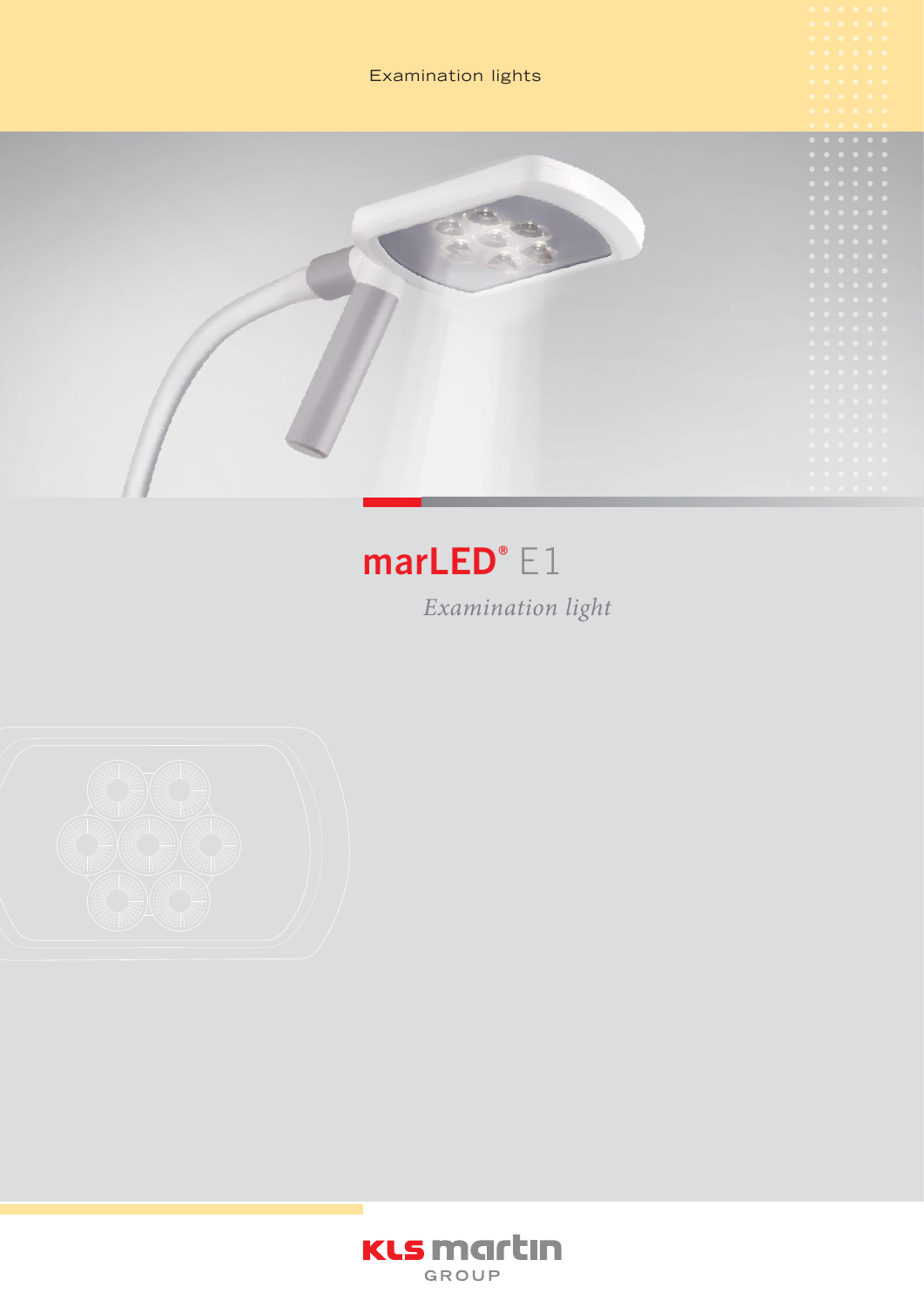#### *Reliable and safe –*  designed to simplify the day-to-day work of specialists

Reliable surgical lighting is indispensable in clinics and doctors' surgeries. The examination lights from KLS Martin make day-to-day work easier both for examinations and surgery preparations.



#### *Efficient LED technology and flexibility* for optimum support in day-to-day work

These examination lights bring state-of-the-art LED technology to the field of medical examinations and stand out with high flexibility and good positioning of the light head in day-to-day work environments.

## *Variable mounting options –* adaptable for any room

Ceiling mounting, wall mounting, rail clamp or mobile tripod: marLED® E1 examination lights can be used flexibly and will cover all of your room lighting requirements.

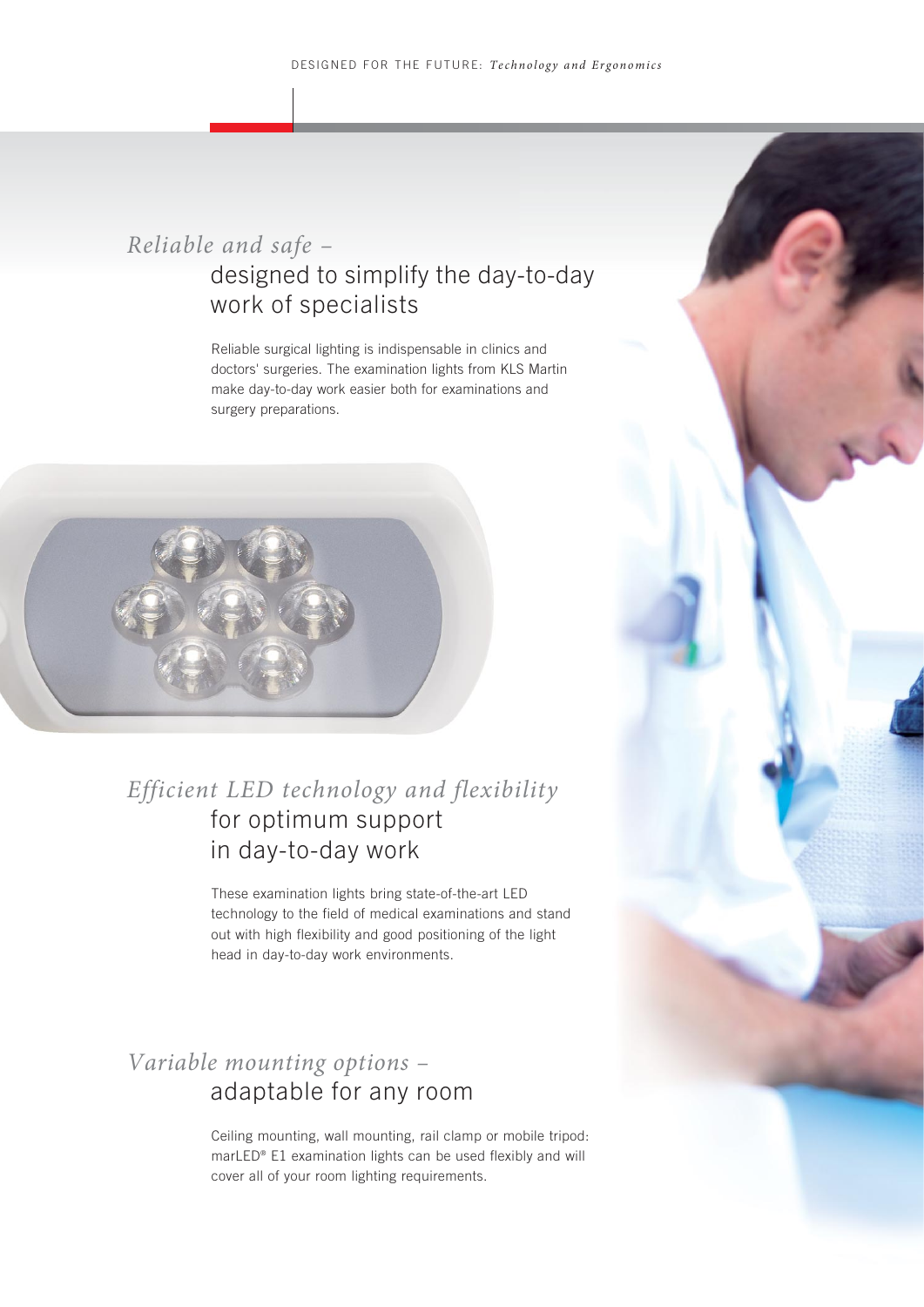## *Many advantages* and benefits for you

- State-of-the art LED technology
- Exceptional lighting power and efficiency
- Long LED service life
- Ease of handling
- Functional and ergonomic design
- Comfortable positioning
- Ergonomic handle
- Low weight
- Completely enclosed light system
- Easy to clean
- High standards of hygiene

# *Advantages for your* ecological balance

For everyone who is already thinking about tomorrow today, marLED® E1 is the lighting solution of choice. Not only because it ensures optimized lighting of the wound area, but because it also delivers impressive energy efficiency. This certainly adds up. For the clinic, for patients – and for the environment.

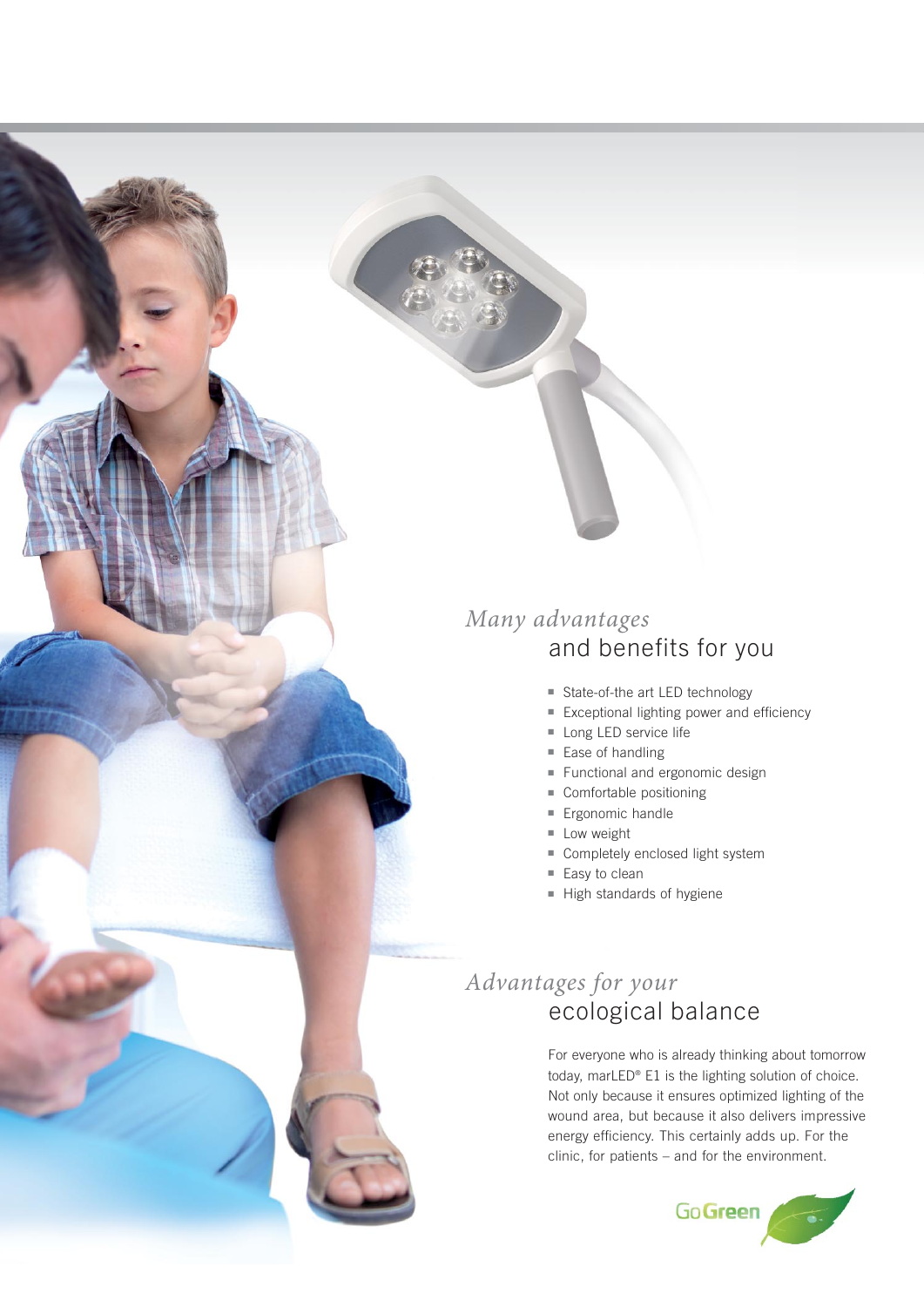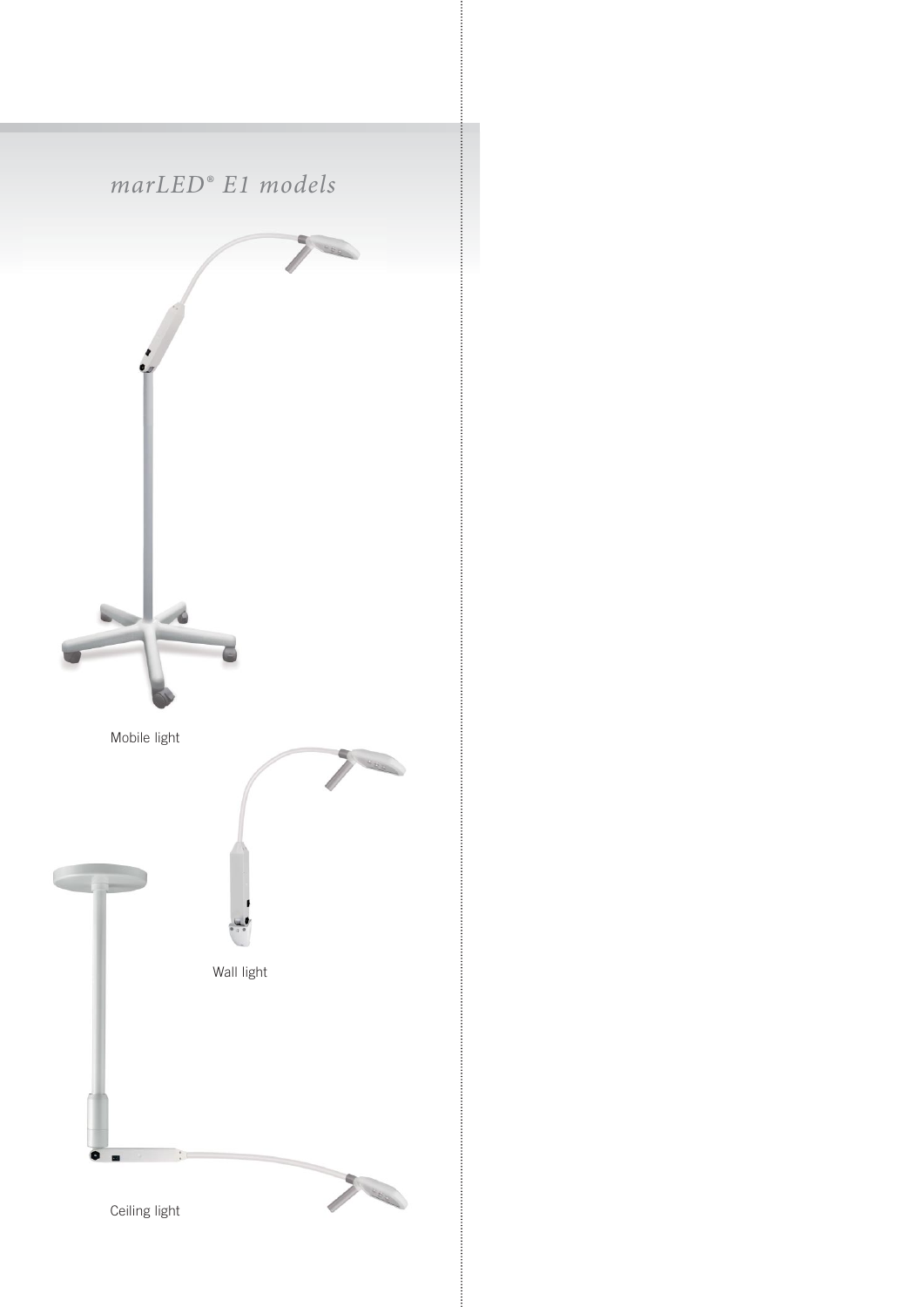#### *Individually*  tailored to your needs

Whether as a ceiling light, wall light or mobile light, or with an adapter for standard rails, marLED® E1 examination lights help to make work processes as smooth as possible for doctors and care staff, and they can be adapted extremely well to any conditions in the room.

#### *Ordering data*

| Item no.     | marLED <sup>®</sup> E1 examination light |
|--------------|------------------------------------------|
| 89-701-00-04 | marLED <sup>®</sup> $E1$ mobile          |
| 89-701-01-04 | marLED <sup>®</sup> $E1$ wall            |
| 89-701-02-04 | marLED <sup>®</sup> $E1$ ceiling         |
| 89-701-03-04 | marLED <sup>®</sup> E1 rail attachment   |

#### *Technical data*

|                                                        | marLED <sup>®</sup> $E1$ |
|--------------------------------------------------------|--------------------------|
| Central illuminance (0.5 m distance)                   | 50,000 Lux               |
| Color temperature                                      | 4,400 K                  |
| Color rendering index [Ra (1-8)]                       | > 93                     |
| Illumination field diameter d10 (0.5 m distance) 17 cm |                          |
| Supply voltage                                         | 100-240 V; 50/60 Hz      |
| Power rating                                           | 20 W                     |

For production reasons and metrological reasons, all of the data provided relating to the light output has a tolerance of +/- 5%.